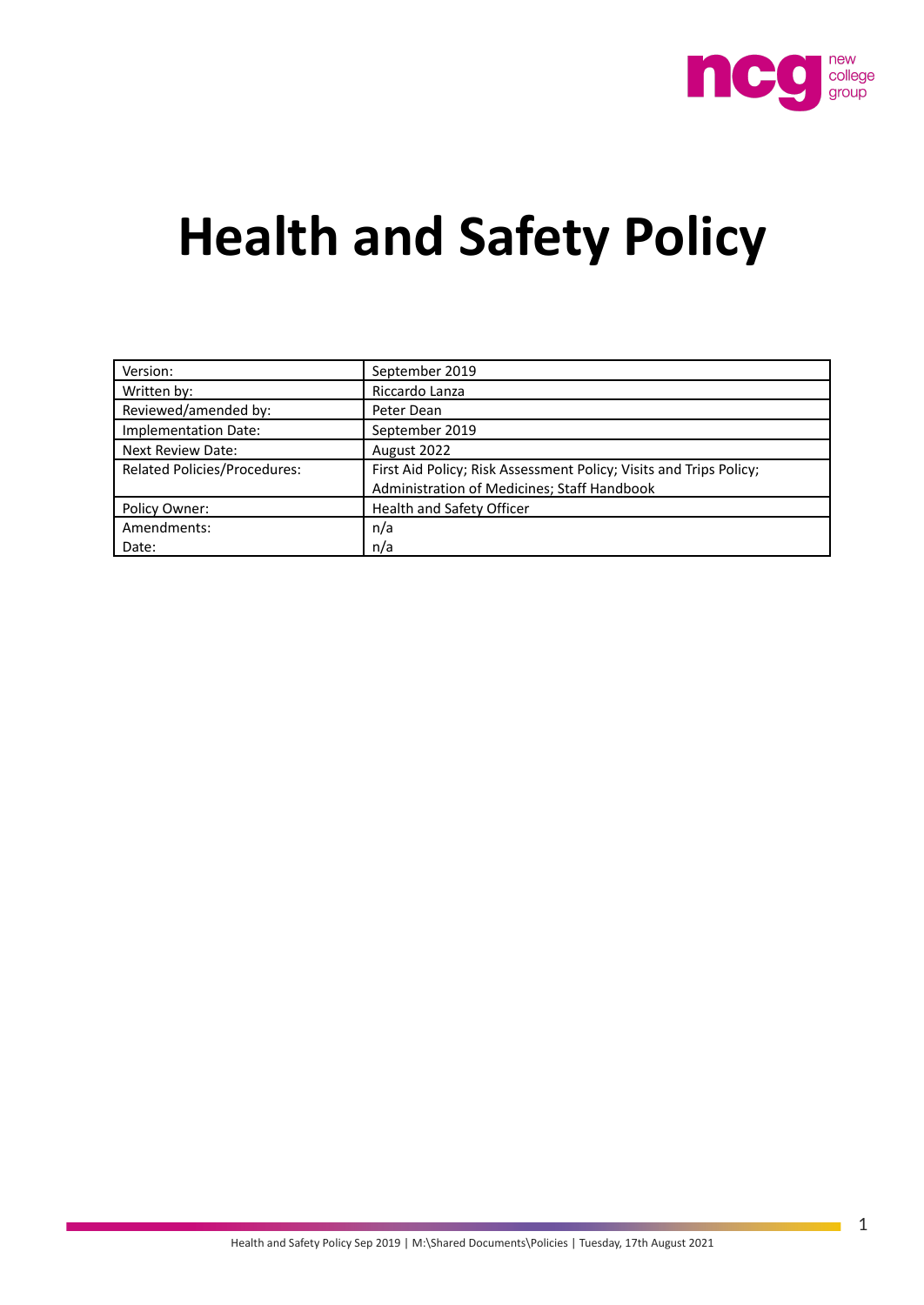

### **Contents**

|       | Introduction                              | $\ensuremath{\mathsf{3}}$ |
|-------|-------------------------------------------|---------------------------|
| 1.    | <b>Policy Statement</b>                   | $\overline{4}$            |
| 2.    | Objectives                                | 4                         |
| 3.    | Responsibilities                          | 5                         |
| 3.1.  | The Managing Director                     | 5                         |
| 3.2.  | The Health & Safety Officer               | 5                         |
| 3.3.  | Employees                                 | 6                         |
| 3.4.  | Students/Customers                        | $\overline{7}$            |
|       | 3.5. Contractors and Visitors             | $\overline{7}$            |
| 4.    | <b>General Arrangements</b>               | $\, 8$                    |
| 4.1   | <b>Risk Assessment</b>                    | $\, 8$                    |
| 4.2   | First Aid                                 | $\, 8$                    |
| 4.2   | Accidents                                 | 8                         |
| 4.3   | Fire Safety                               | 8                         |
| 4.4   | Awareness                                 | 8                         |
| 4.5   | Consultation                              | $\, 8$                    |
| 4.6   | <b>Contractors and Visitors</b>           | 8                         |
| 4.7   | <b>Health and Safety Training</b>         | 9                         |
| 4.8   | Control of Substances Hazardous to Health | $\mathcal{P}$             |
| 5.    | <b>Specific Hazards</b>                   | $\mathcal{P}$             |
| 5.1   | Display screen equipment                  | $\mathcal{P}$             |
| $5.2$ | Housekeeping                              | 9                         |
| 5.3   | Spillages                                 | 10                        |
| 5.4   | Access                                    | 10                        |

 $\mathcal{L}_{\mathcal{A}}$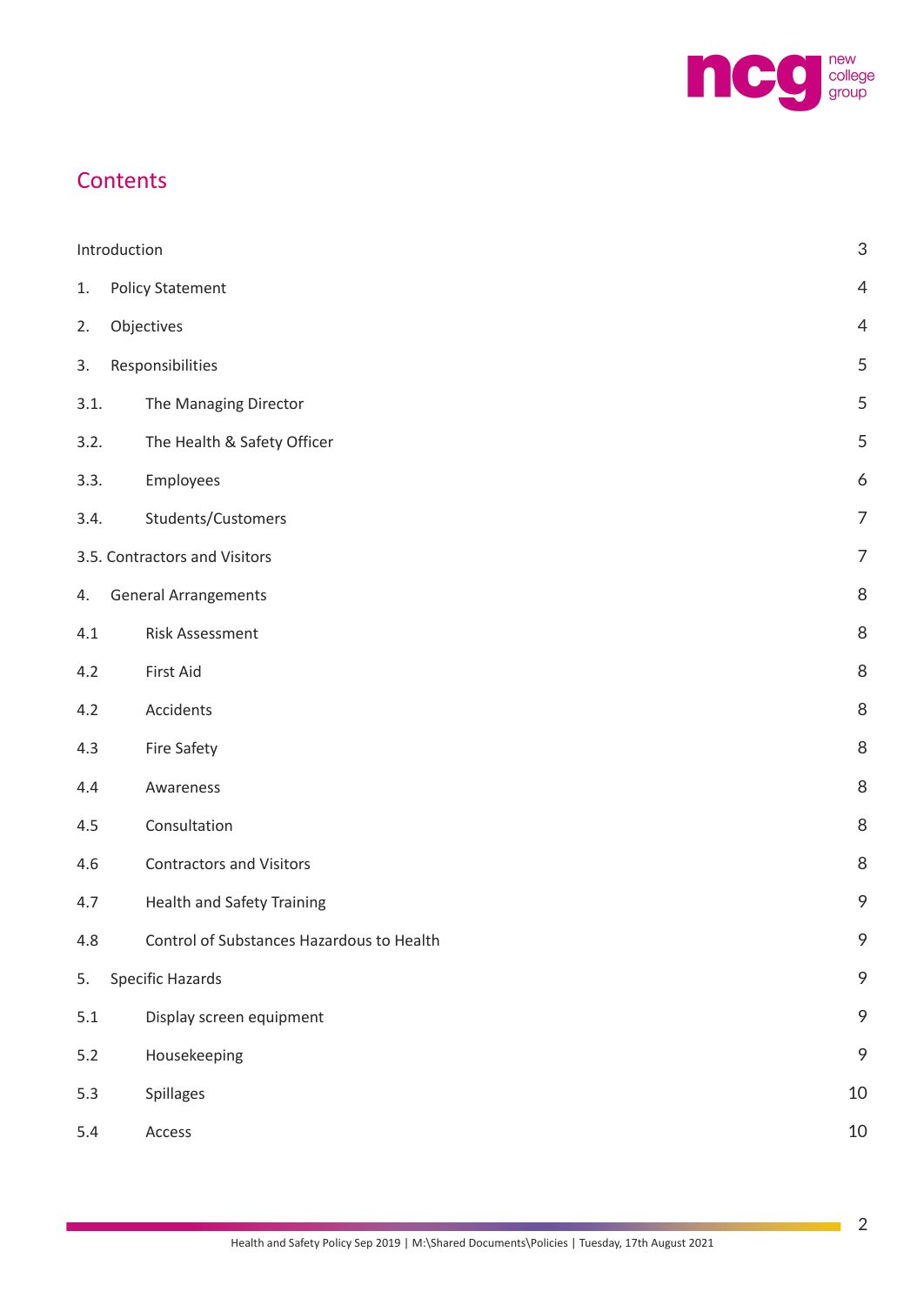

| 5.5<br>Manual handling      | 10 |
|-----------------------------|----|
| Review<br>6.                | 11 |
| Appendix 1 - NCG Liverpool  | 12 |
| First Aid                   | 12 |
| Fire Safety                 | 12 |
| Appendix 2 - NCG Manchester | 13 |
| First Aid                   | 13 |
| <b>Fire Safety</b>          | 13 |
| Appendix 3 - NCG Dublin     | 14 |
| First Aid                   | 14 |
| <b>Fire Safety</b>          | 14 |
|                             |    |

# <span id="page-2-0"></span>Introduction

This document is the basis of the Health and Safety policy of New College Group (NCG). It is supplemented by separate Fire Safety, Risk Assessment, First Aid, Administration of Medicines policies as well as separate Risk Assessments which identify and specify any necessary action for identifiable hazards.

#### Policy Layout

The policy is in six sections:

Section One makes a general commitment and lays down the policy of NCG with regard to the health and safety of our employees, students/customers, contractors and visitors.

Subsequent sections detail the responsibilities of the employer, employees, students/customers, contractors and visitors and describe the arrangements set up to ensure the achievement of the objectives stated in Section Two.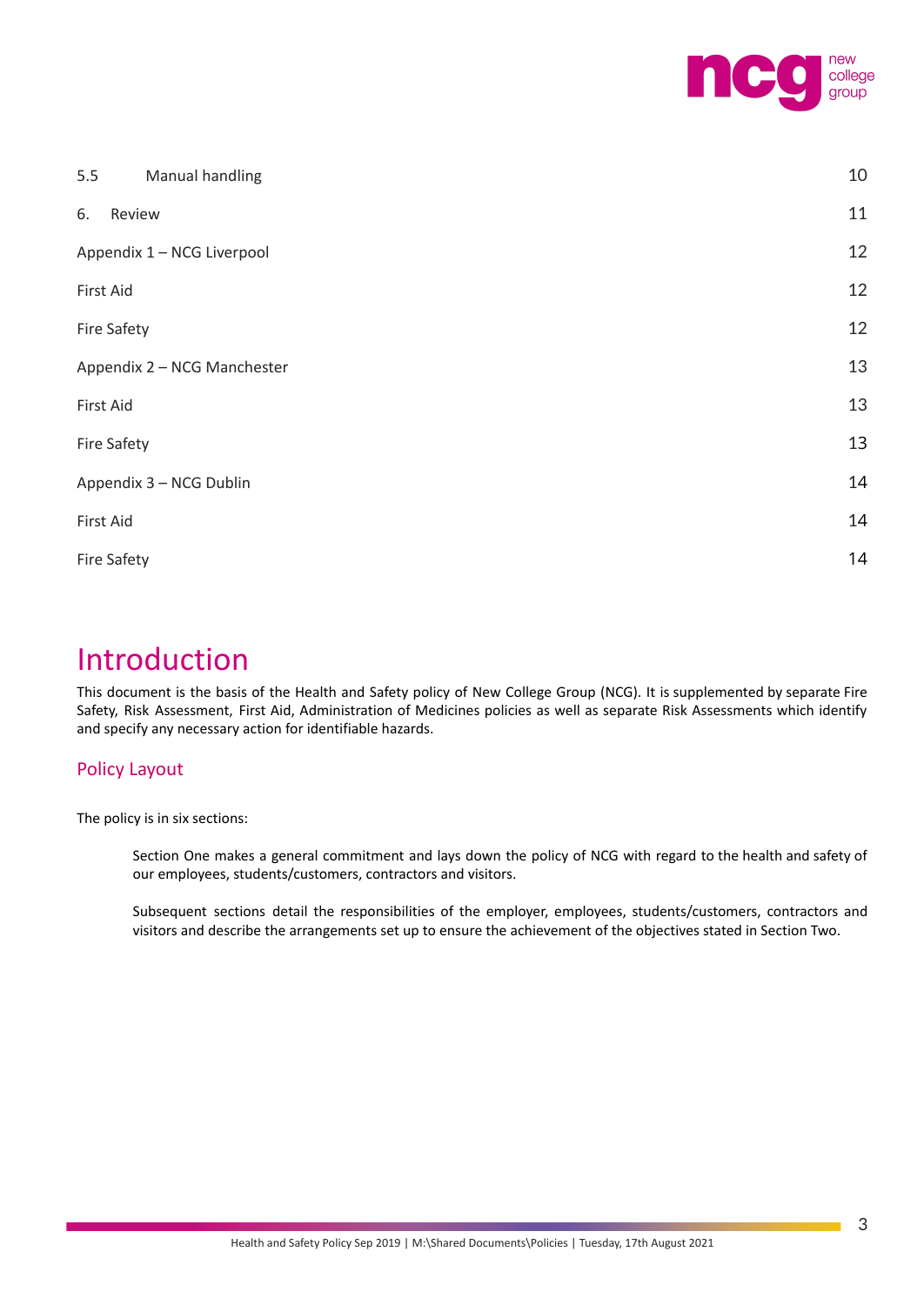

# <span id="page-3-0"></span>1. Policy Statement

New College Group (NCG) fully recognises its obligations under national and international legislation and regulations<sup>1</sup>, and the importance of good health and safety standards in the workplace. This is achieved by ensuring that health and safety principles and practices are fully integrated into all operational procedures.

NCG is committed to having a safe work environment and as such will endeavour to implement, monitor, assess and periodically review a wide range of measures designed to assist with the responsibilities and duties imposed by health and safety legislation. These include the objective assessment of risk presented by our work activities as well as the development of effective safety measures to control those risks.

Since the effectiveness of these measures is dependent upon the commitment and ability of all our people, NCG will endeavour to provide appropriate training and supervision of our employees, students/customers, contractors and visitors.

The health and safety rules and principles set out in this policy apply to and shall be observed by the managing director, employees, students/customers, contractors and visitors at all times and without exception in all NCG locations and/or whenever engaged in activities related to NCG business, regardless of whether these activities take place on or off NCG premises. With specific regard to on-the-premises activities, the health and safety rules and principles set out in this policy *will be applicable to any company sharing all or part of the NCG premises*.

The detailed responsibilities and structures are outlined in Sections Three and Four of this policy.

## <span id="page-3-1"></span>2.Objectives

New College Group (NCG) will endeavour to achieve the following objectives in relation to Health and Safety:

- 1. The elimination of preventable accidental injury associated with our work activities and the development of our business.
- 2. The operation of our business with maximum regard to the health, safety and welfare of employees, students/customers, contractors and visitors.
- 3. The maintenance of satisfactory health and safety standards to ensure that no formal statutory action need be taken against the Company under the relevant national legislation, or any associated legislation.

<sup>&</sup>lt;sup>1</sup> Such as the Health and Safety at Work Act (1974) in the UK and the Safety, Health and Welfare Act 2005 (No. 10 of 2005) in the Republic of Ireland.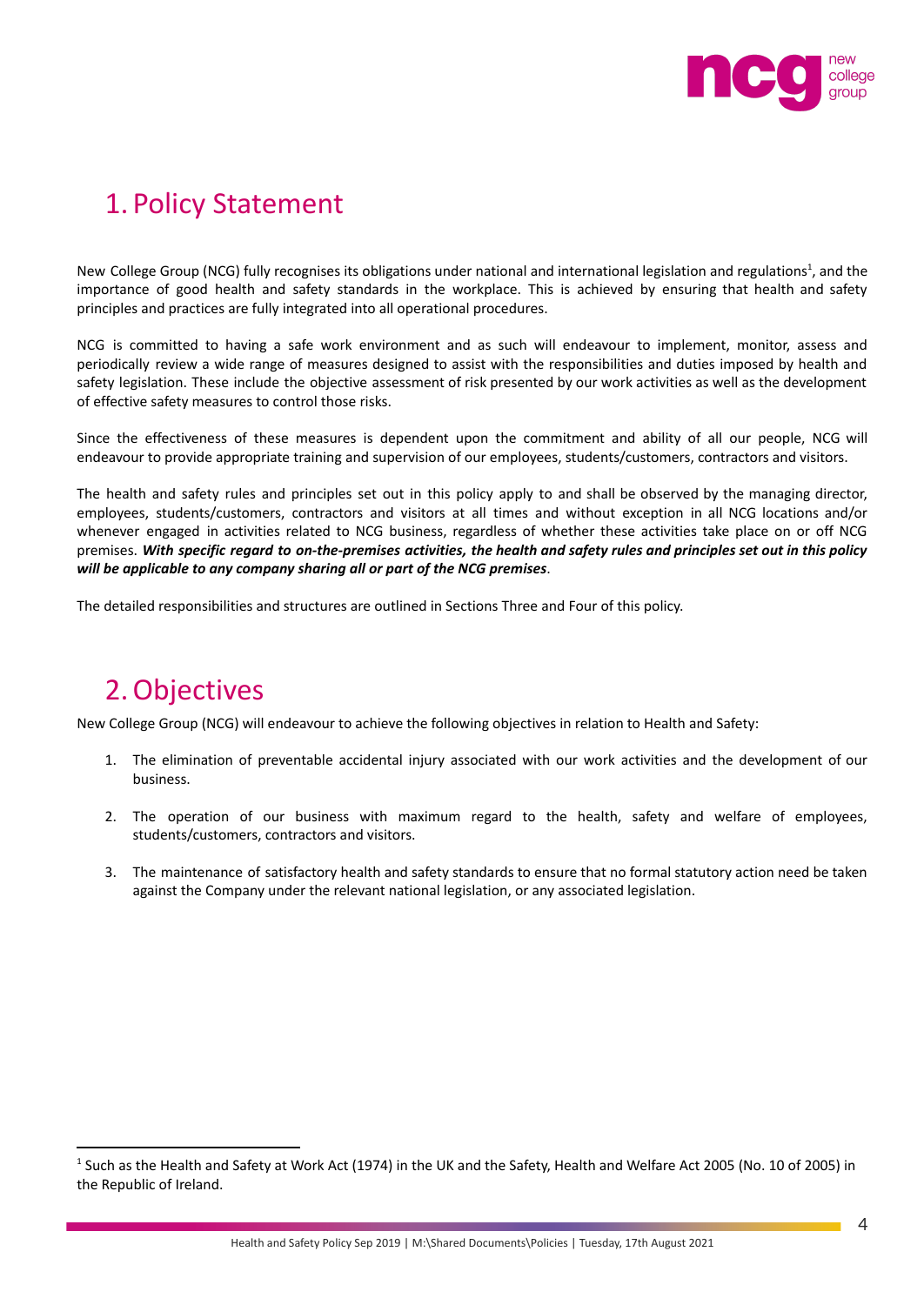

## <span id="page-4-0"></span>3. Responsibilities

Overall and daily compliance of health and safety and welfare standards is the responsibility of the Company. In addition to the specific responsibilities outlined below, *the managing director, health and safety officer, employees,* students/customers, contractors and visitors have a legal duty, so far as is reasonably practicable, to act in a careful manner so as to ensure that they do not endanger themselves or anyone else by their acts or omissions. They must at all times observe health and safety measures and cooperate on health and safety matters.

#### <span id="page-4-1"></span>3.1. The Managing Director

The Managing Director shall:

Ensure that appropriate arrangements are in place for the effective planning, organisation, control and review of health and safety.

Ensure that adequate management structures exist and adequate resources are made available to ensure the health, safety and welfare of employees and students/customers.

Provide adequate equipment and facilities with specific regard to First Aid and Fire Safety.

Review the health and safety performance of NCG on an annual basis to ensure that effective action is taken to achieve the policy objectives.

Create and promote a culture in which all staff can contribute to a safe and healthy environment.

Monitor and review delivery of operational procedures.

#### <span id="page-4-2"></span>3.2. The Health & Safety Officer

The Health & Safety Officer shall:

Actively promote a culture in which everyone can contribute to a safer and healthier environment

Keep themselves up to date with the most recent regulatory and technological advancements related to Health and Safety

H&S policy and risk assessments:

- $\vee$  Devise and monitor the implementation of health and safety related policies and ensure that such policies are updated on an annual basis.
- $\checkmark$  Conduct risk assessments and take reasonable steps to minimise risks of injury or harm to anyone using the premises and/or taking part in NCG activities. This includes: removing fire hazards and ensuring fire alarms and equipment are fully operational and tested periodically, and that those using the premises are familiar with emergency procedures.
- $\checkmark$  Ensure that non-standard work activities as well as off-the-premises activities (e.g. visits and trips) are risk assessed and appropriate controls put in place.
- $\triangleright$  Ensure that the Fire Risk Assessment is carried out and that all fire procedures comply with the Fire Precautions Act.
- ✔ Draft and implement Personal Emergency Evacuation Plans (PEEPs) for disabled Employees or Students.
- $\checkmark$  Ensure pregnant women are assigned to duties to suit their condition.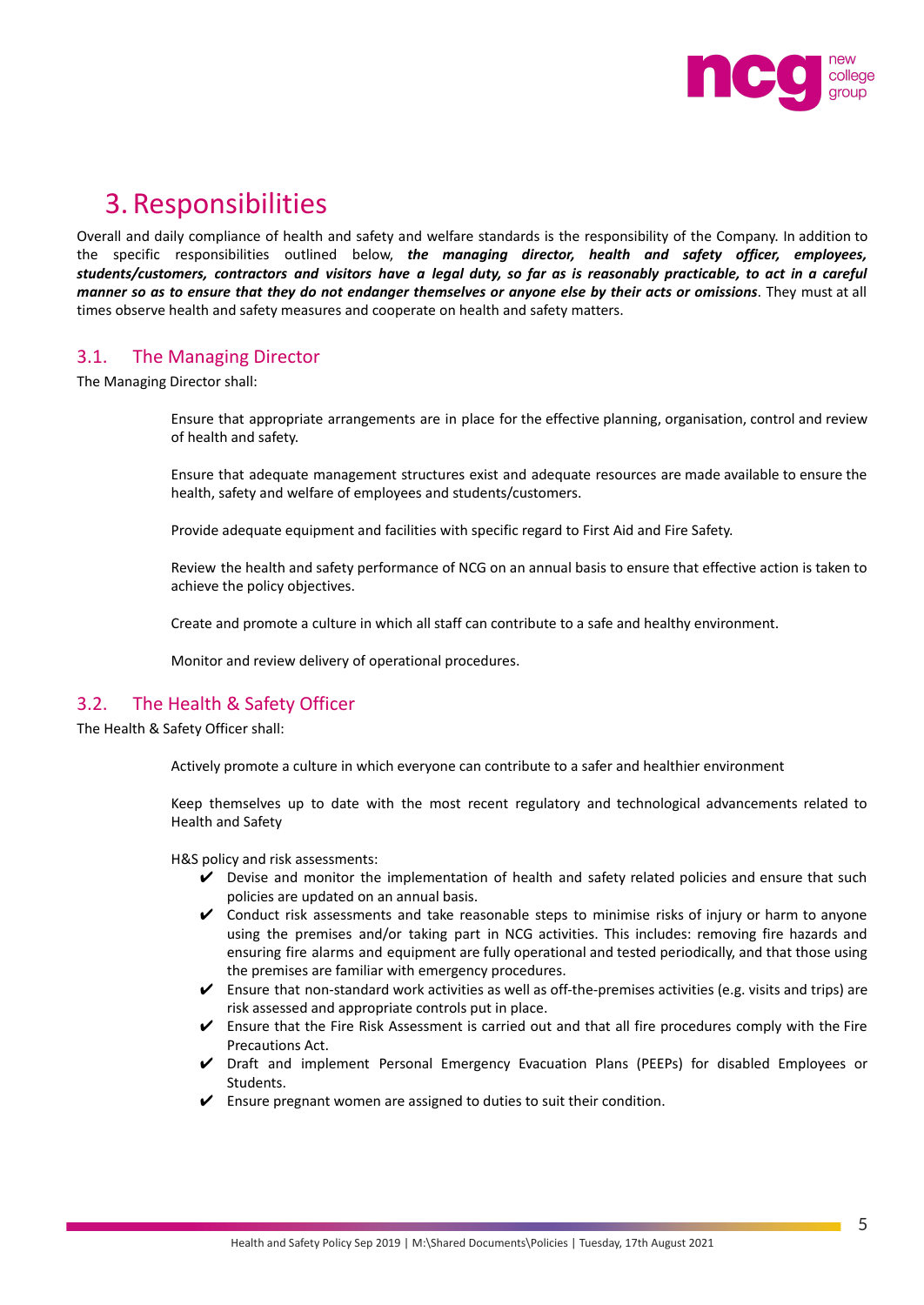

Information and training:

- ✔ Ensure that information is available to all employees, students/customers, contractors and visitors regarding their responsibilities for health and safety and that the HSE notice 'Health and Safety Law' is displayed.
- ✔ Provide training on health and safety procedures with adequate documentation on employee training records.
- $\checkmark$  Ensure that procedures for implementation, recording and monitoring of training are in place within the organisation.
- $\checkmark$  Ensure there is a sufficient number of qualified First Aiders and Fire Wardens

Routine checks and maintenance of premises:

- ✔ Ensure a safe, comfortable and healthy working environment, including lighting, toilets, washing facilities and drinking water, with an ergonomic workspace and eye tests for those using computers.
- $\triangledown$  Ensure daily building checks are conducted to maintain good health and safety standards.
- $\checkmark$  Ensure first aid kits are replenished and checked by a designated first aid officer.
- $\triangleright$  Ensure that a yearly fire extinguisher check is conducted by a qualified contractor.
- $\vee$  Check all fire exits on a daily basis to ensure they are clear from obstructions
- $\vee$  Appoint a full electrical inspection to be carried out on an annual basis by a qualified contractor and ensure routine monthly checks are conducted to test the emergency lighting.
- $\blacktriangleright$  Arrange annual PAT testing of all electrical equipment.
- $\triangledown$  Take appropriate action to remedy any deficiencies identified by other responsible persons.
- $\blacktriangledown$  Report any structural, electrical or equipment defects to the appropriate contracted organisation.
- $\checkmark$  Co-operate with, and monitor activities of, contractors working within the business to ensure that they conduct their operations so as to avoid endangering NCG employees or students.

#### Accidents:

 $\triangleright$  Ensure reportable accidents are reported to the local council (RIDDOR)

#### <span id="page-5-0"></span>3.3. Employees

Employees shall:

Familiarise themselves with the NCG Health and Safety Policy as well as other relevant health and safety procedures.

Use appropriate safety equipment whenever required

Wear their ID badge at all times when on NCG premises or when taking part in an off-the-premises activity organised by NCG.

Ensure that all other employees, students/customers, contractors and visitors in their area are made aware of any hazard in the area.

Implement safe working practices in their area to ensure maximum safety for all in their area.

Report all accidents promptly to the First Aider or Health & Safety Officer.

Ensure that other employees, students/customers, contractors and visitors observe all Health & Safety rules.

Report anyone who, in their opinion, does not comply with the health and safety rules to the Health & Safety **Officer**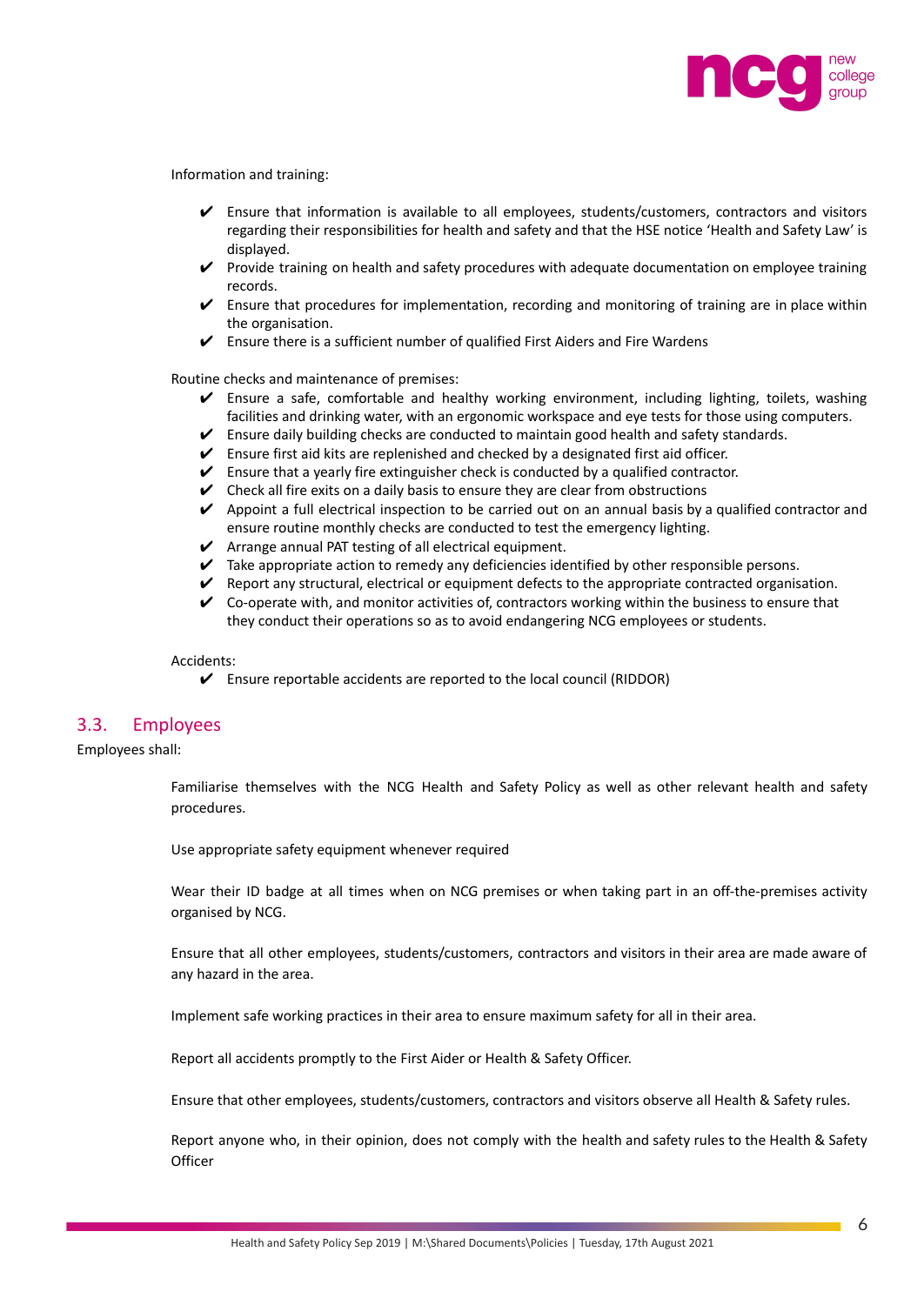

Ensure that all defects in their work area are promptly reported to the Health & Safety Officer.

Maintain good housekeeping in all areas at all times.

Co-operate with the Health & Safety Officer and implement any recommendations/improvements required.

#### <span id="page-6-0"></span>3.4. Students/Customers

Students and customers shall:

Familiarise themselves with, and conform to, the Health & Safety Policy at all times.

Observe all safety rules and instructions at all times.

Wear their ID badge at all times when on NCG premises or when taking part in an off-the-premises activity organised by NCG.

Use appropriate safety equipment whenever required.

Conform to all instructions given by Staff members and others with a responsibility for health and safety.

Report all accidents and damage to a member of Staff, whether persons are injured or not.

Make suggestions to improve health and safety in the school to Staff members.

Report all hazards to a member of Staff.

Report anyone who, in their opinion, does not comply with the health and safety rules to the Health & Safety **Officer** 

Attend the Student Induction, read the Student Guide and the notices on the Health and Safety Noticeboard(s), as these are the main channels of communication for health and safety within the School.

#### <span id="page-6-1"></span>3.5. Contractors and Visitors

Contractors and visitors shall:

Familiarise themselves with, and conform to, the Health & Safety Policy at all times.

Observe all safety rules and instructions at all times.

Use appropriate safety equipment whenever required.

Sign in and sign out at reception and wear the Visitor's badge at all times.

Conform to all instructions given by Staff members and others with a responsibility for health and safety.

Report all accidents and damage to a member of Staff, whether persons are injured or not.

Report all hazards to a member of Staff.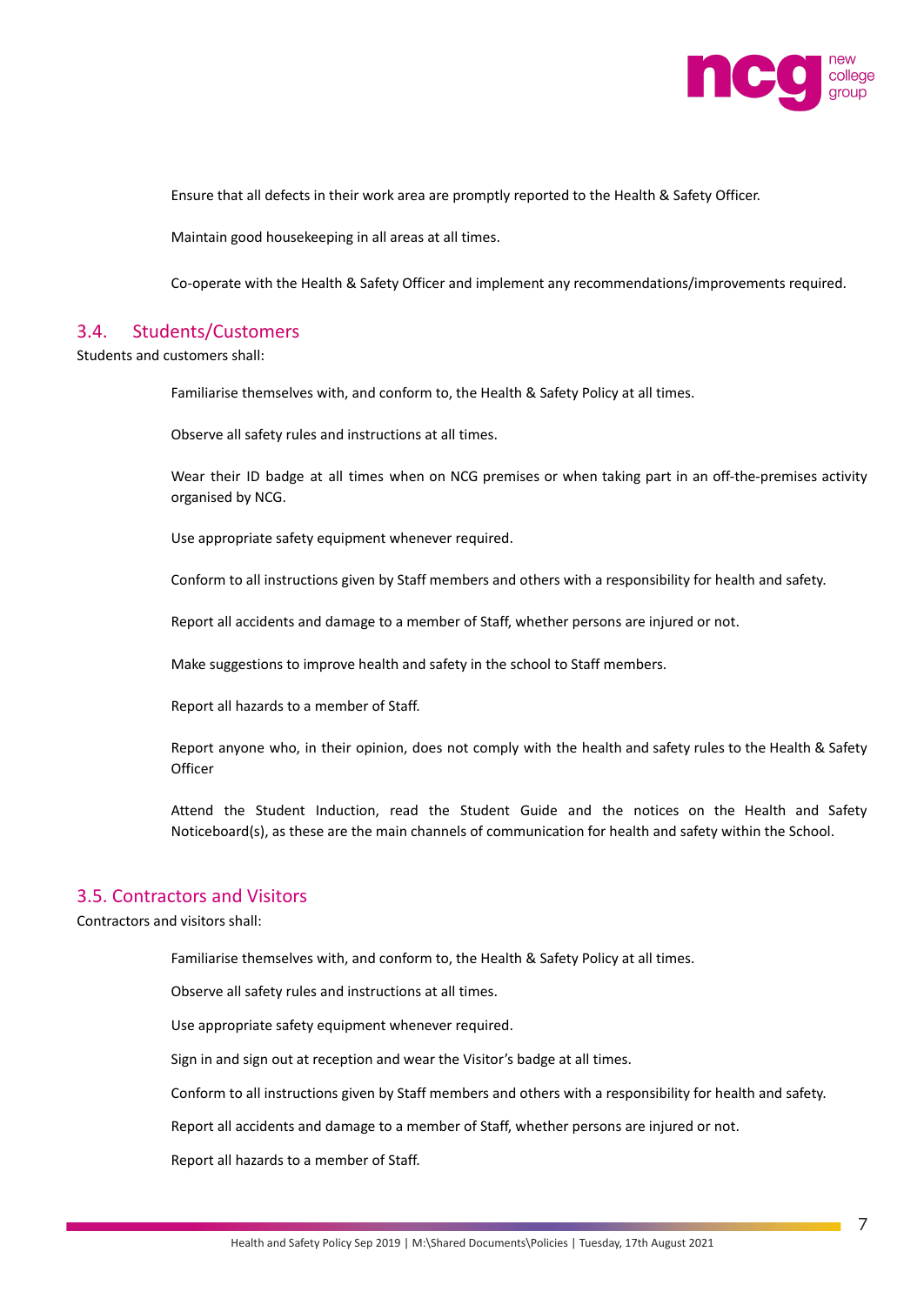

Report anyone who, in their opinion, does not comply with the health and safety rules to the Health & Safety **Officer** 

### <span id="page-7-0"></span>4.General Arrangements

#### <span id="page-7-1"></span>4.1 Risk Assessment

Please see separate Risk Assessment Policy and Visits and Trips Policy.

#### <span id="page-7-2"></span>4.2 First Aid

Please see separate First Aid Policy.

#### <span id="page-7-3"></span>4.2 Accidents

All accidents must be entered in the Accident Book. The first aider in attendance will complete an accident report form for any accident and forward this to the appointed Health & Safety Officer who will ensure that relevant incidents are notified to HSE or the Local Authority as appropriate.

#### <span id="page-7-4"></span>4.3 Fire Safety

Please see separate:

Fire Safety Policy; Fire Emergency Plan; Fire Evacuation Procedure.

#### <span id="page-7-5"></span>4.4 Awareness

The relevant line manager will ensure all new employees are given details of the health and safety policy and will ensure the continuing awareness of the health and safety guidelines.

#### <span id="page-7-6"></span>4.5 Consultation

Opportunities for consultation with Employees and Students will be provided and suggestions or comments on ways in which health and safety performance can be improved will always be considered.

#### <span id="page-7-7"></span>4.6 Contractors and Visitors

Staff must inform any visitors that they need to report to the main reception on arrival at the building in order to sign in and to be issued with a Visitor's badge.

In cases of pre-arranged visits, and particularly where there are large numbers of visitors coming in for meetings/events, Reception Staff should also be notified in advance. Details should be passed on to the Health & Safety Officer in order to determine hazards and risks and any special requirements.

Reception Staff will contact the relevant department when the visitor arrives, and the department should then ensure that arrangements are in place for the visitor(s) to be escorted through the College building.

Staff must also inform their visitors that, on leaving the College, staff need to escort their visitor back to Reception in order to sign out.

In the event of a fire alarm sounding whilst a visitor is on the premises, staff must ensure that their visitors leave the building and attend the relevant evacuation point. If the visitor decides to leave at that time, staff must ensure that Reception Staff are informed as soon as possible in order that they can be "signed out".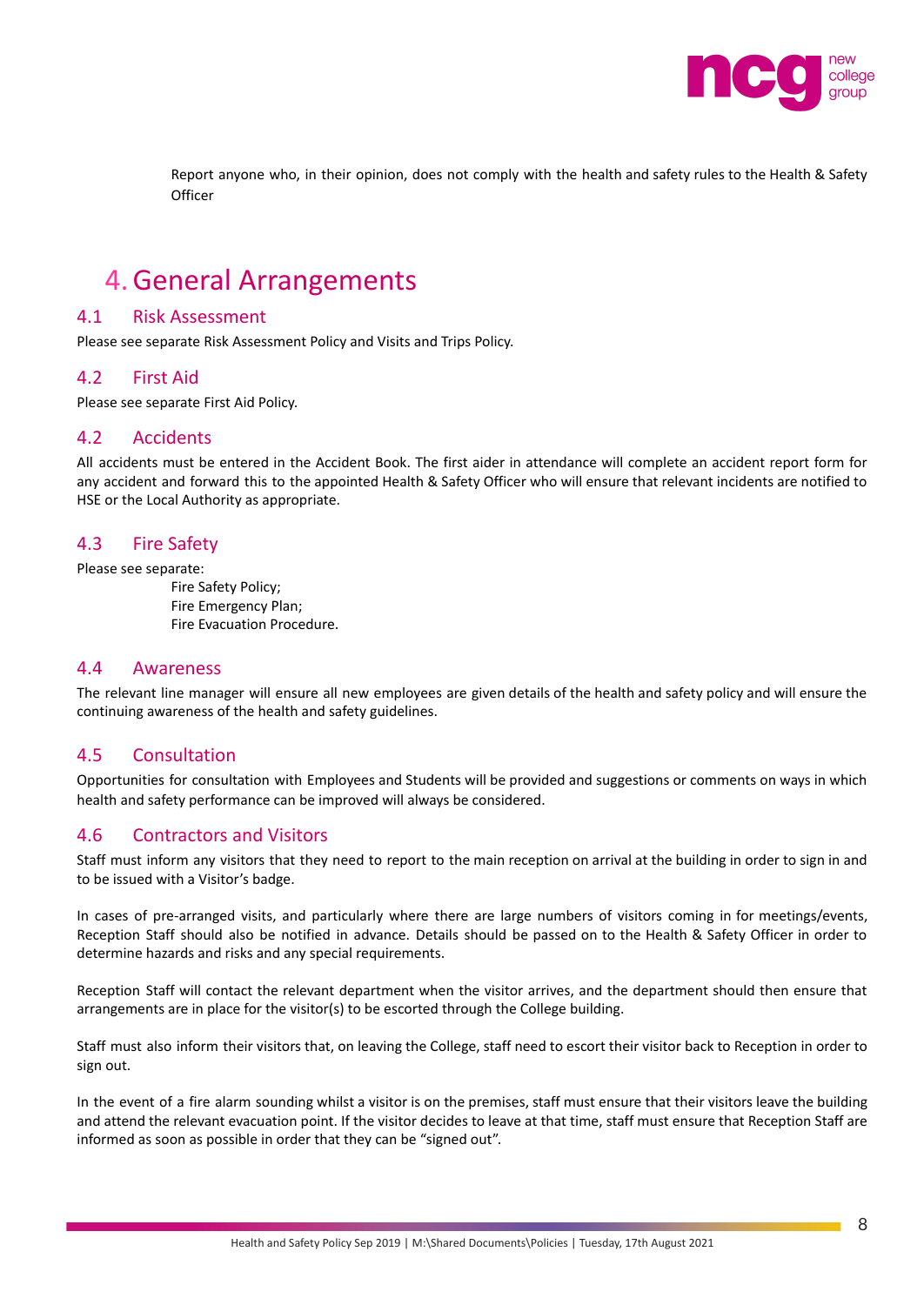

In addition, contractors must be shown the areas within the building where their work is to be undertaken and any hazardous work e.g. use of heat, must be thoroughly checked before work commences and after completion.

#### <span id="page-8-0"></span>4.7 Health and Safety Training

All employees (including part-time and temporary staff) will receive, and continue to receive, training in health and safety and fire safety every 24 months.

#### <span id="page-8-1"></span>4.8 Control of Substances Hazardous to Health

The risk to health and safety from any hazardous substances has been assessed as part of the risk assessment and any COSHH assessments and specific precautions are detailed within the health and safety training and COSHH charts.

### <span id="page-8-2"></span>5. Specific Hazards

The following are among the more common hazards experienced and for which control procedures may need to be developed. In some cases the general arrangements in the policy will be supplemented by more detailed rules or appendices e.g. COSHH assessments.

#### <span id="page-8-3"></span>5.1 Display screen equipment

Many employees are required to routinely use Display Screen Equipment (DSE) as part of their daily work. All reasonable steps will be taken by the Company to secure the health and safety of employees who work with DSE. The Company will conduct health and safety assessments of all workstations staffed by employees who use DSE as part of their usual work and will ensure that all workstations comply with statutory requirements, thus reducing risks to DSE users to the lowest extent reasonably practicable. DSE users will be allowed periodic breaks in their work. Breaks in work may take the form of other work activities or tea breaks.

Employees are entitled to eye tests to ensure their visual acuity is compatible with the requirements of DSE work. If the examination reveals the need for corrective lenses, then the cost of providing lenses and frames, for display screen activity only, will be the responsibility of the Company.

All DSE users will be given appropriate and adequate training on the health and safety aspects of this type of work and will be given further training and information whenever the organisation of the workstation is substantially modified.

#### <span id="page-8-4"></span>5.2 Housekeeping

Work sites must be kept clean and tidy

Any spillages must be cleaned up immediately (please see section 5.3)

Waste materials and rubbish must be placed in the receptacles provided and removed routinely

All materials must be properly and safely used and when not in use properly and safely secured.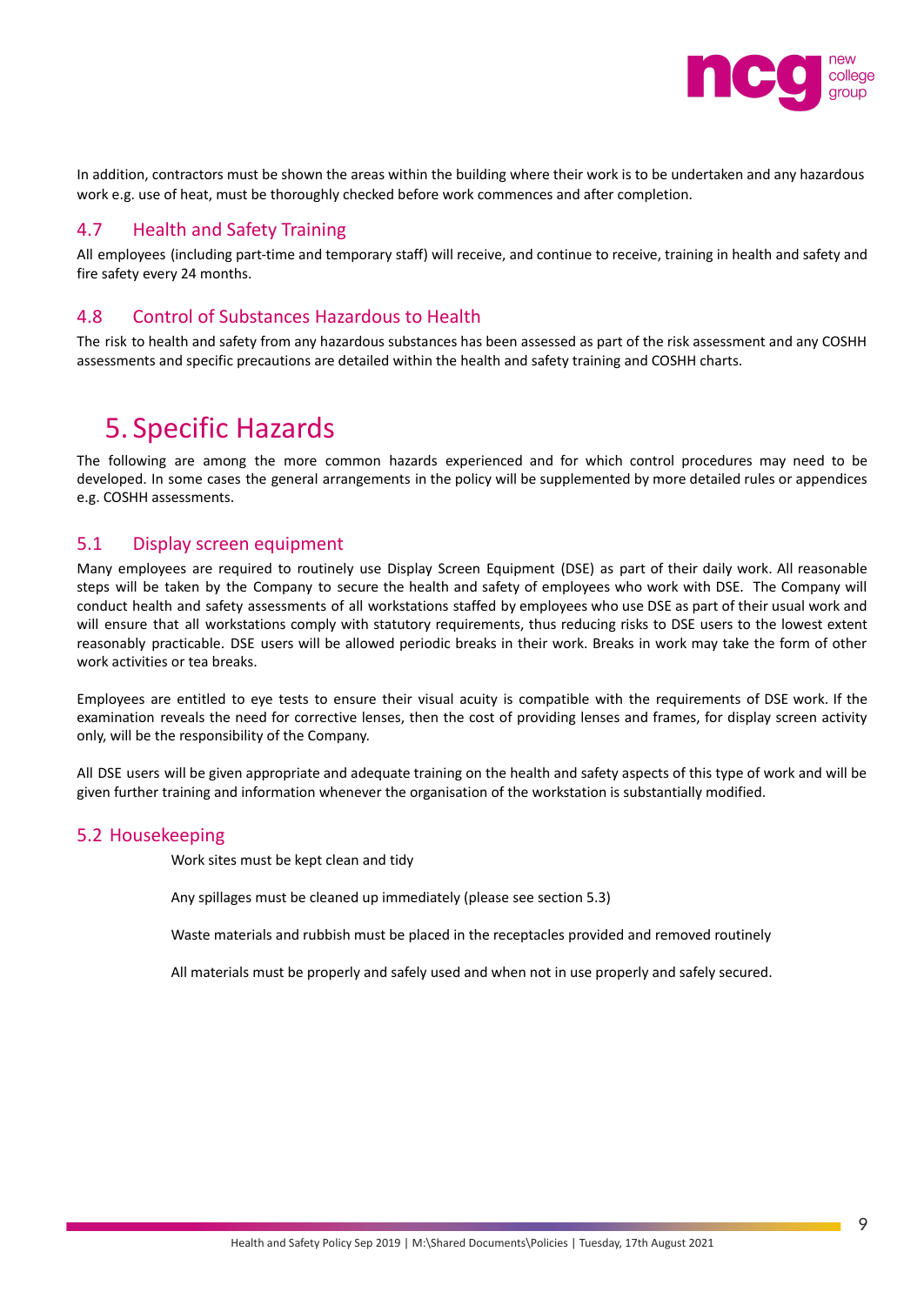

#### <span id="page-9-0"></span>5.3 Spillages

A spillage is where fluids (water, oil, blood, etc.) are accidentally splashed or spilt on to a surface.

In the event of a spillage:

Staff/Students/Customers/Contractors/Visitors:

- o Report it immediately to a Receptionist or other member of staff who will inform the Principal or the Operations Manager
- o Stay away from the area where the spillage is, regardless of the type of fluid that has been spilt

Staff member whom the spillage has been reported to:

- o Report it immediately to the Principal or the Operations Manager
- o Stay away from the area where the spillage is, regardless of the type of fluid that has been spilt

Nominated staff members:

- o Clean up the spillage immediately or at the earliest opportunity
- o Wear disposable gloves when cleaning up the spillage regardless of the type of fluid spilt
- o Put the "Wet Floor" sign in place where, for any reasons, the area affected by the spillage cannot be dried.

#### <span id="page-9-1"></span>5.4 Access

Walkways and passageways must be kept clear from obstructions at all times

If a walkway or passageway becomes wet it should be clearly marked with warning signs and/or covered with non-slip material. Any liquid spilt on the floor should be wiped up immediately (please see separate procedure for dealing with spillages)

Trailing cables are a trip hazard and should not be left in any passageway

Any change in the floor elevation of any walkway or passageway must be clearly marked

Where objects are stored in or around a passageway, care must be taken to ensure that no long or sharp edges jut out into the passageway in such a way as to constitute a safety hazard

#### <span id="page-9-2"></span>5.5 Manual handling

Lifting and moving of objects should always be done by mechanical devices rather than manual handling wherever reasonably practicable. The equipment used should be appropriate for the task at hand

The load to be lifted or moved must be inspected for sharp edges and wet or greasy patches

When lifting or moving a load with sharp or splintered edges, gloves must be worn. Gloves should be free from oil, grease or other agents which might impair grip

The route over which the load is to be lifted or moved should be inspected to ensure that it is free of obstructions or spillage which could cause tripping

Employees should not attempt to lift or move a load which is too heavy to manage comfortably. Employees should ask for assistance if there is any danger of strain

Where team lifting or moving is necessary one person should act as co-ordinator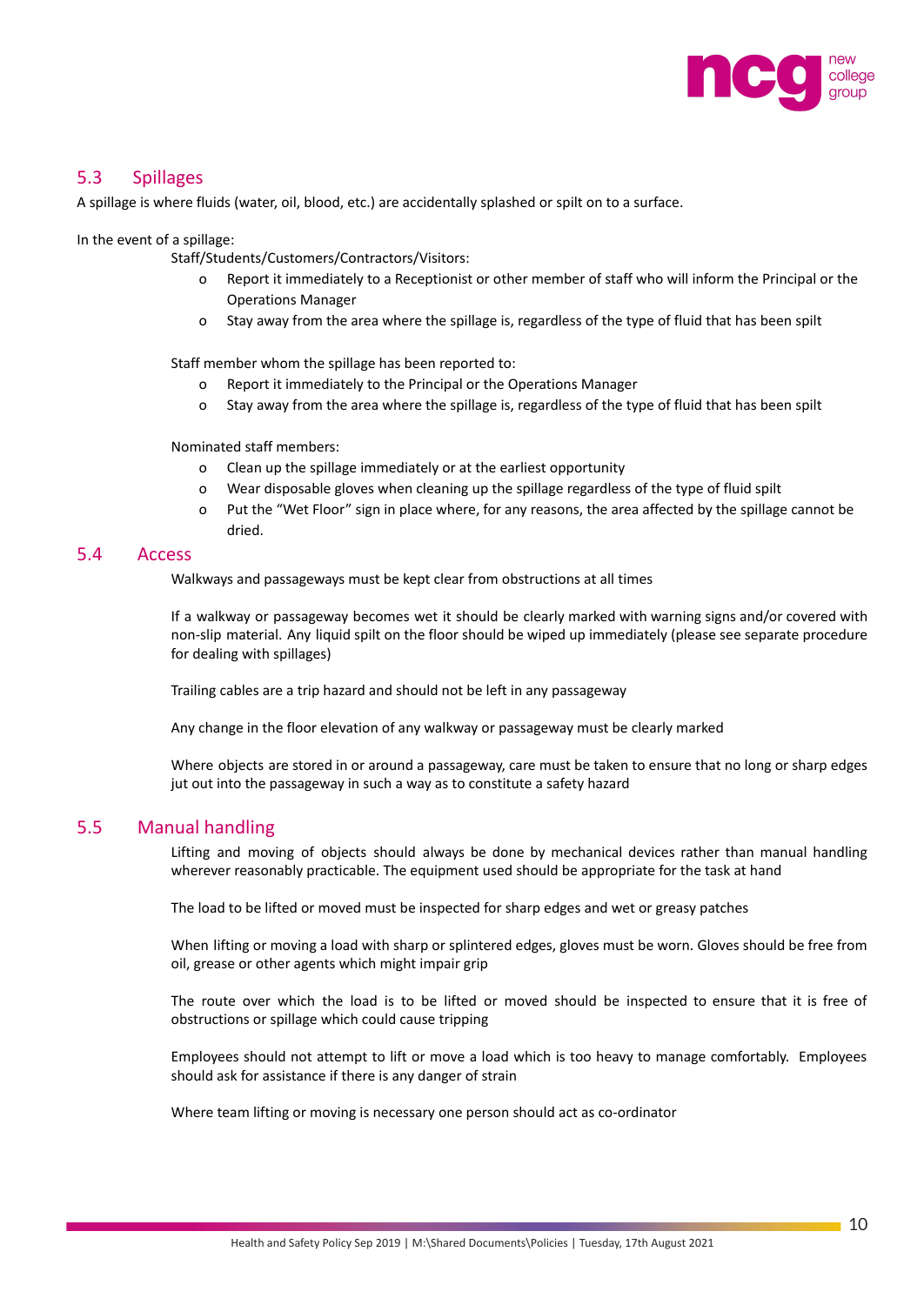

When lifting an object off the ground, employees should assume a squatting position, keeping the back straight. The load should be lifted by straightening the knees, not the back. These steps should be reversed for lowering an object to the ground.

## <span id="page-10-0"></span>6. Review

The Company health and safety policy will be reviewed each year, and if changes to the organisational structure of the Company or significant alterations to work methods have taken place, then any necessary amendments will be made, and brought to the attention of employees.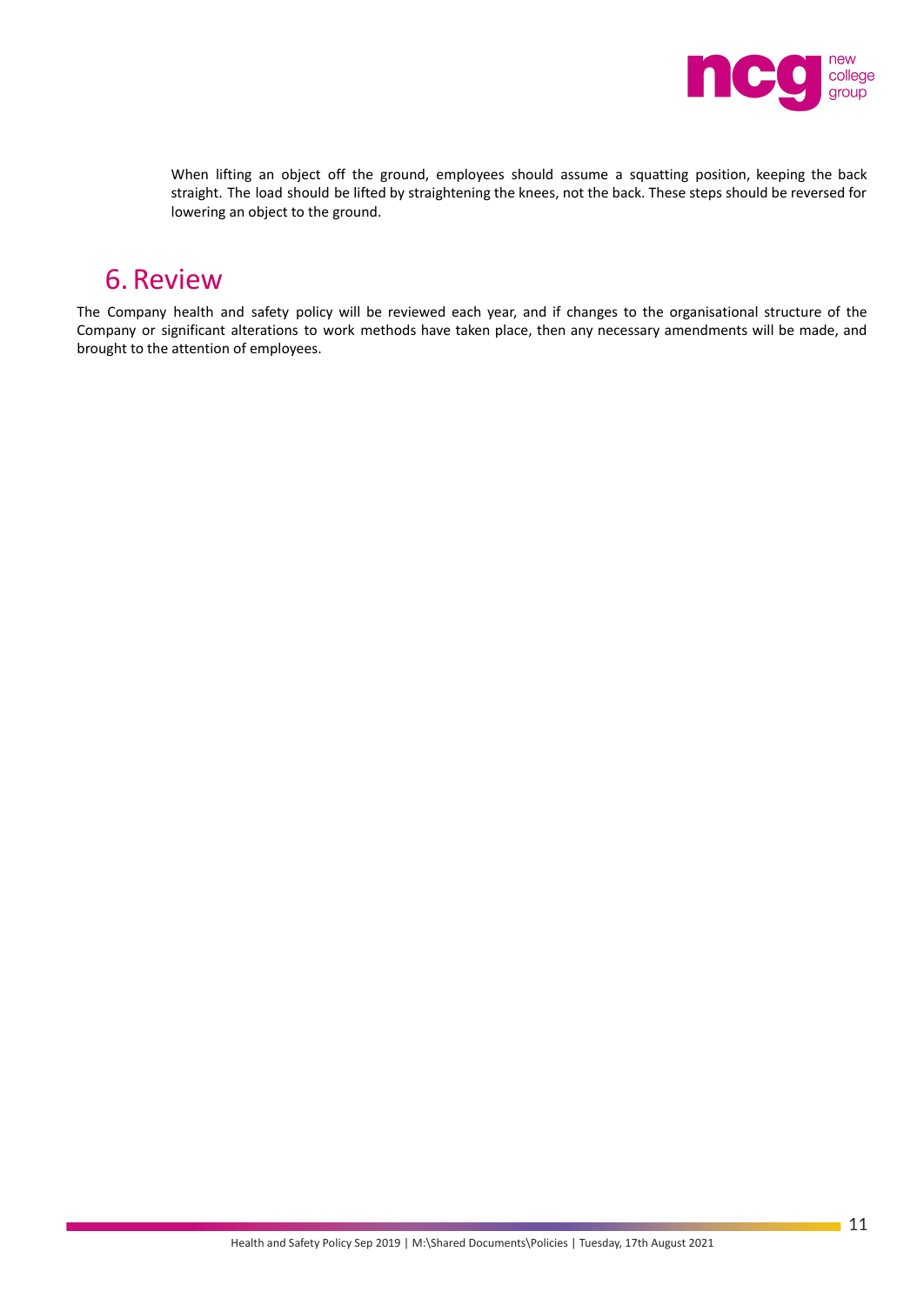

# <span id="page-11-0"></span>Appendix 1 – NCG Liverpool

NCG Liverpool is located at Graeme House, Derby Square, Liverpool, L2 7ZH (Tel: 01512362749).

The appointed Health & Safety Officer for NCG Liverpool is: **Christine Flanagan**

The Health & Safety law poster at NCG Liverpool is displayed in: **Room 07 – Principal's Office; Room 10 – Academic Office.**

General Health & Safety advice can be provided by the local government council listed below:

**Environmental Health Team Liverpool City Council Public Protection Unit Municipal Buildings Dale Street Liverpool L2 2DH Tel: 0151 233 3055**

#### <span id="page-11-1"></span>First Aid

**First Aid boxes** at NCG Liverpool are located in: **Reception Area (behind the reception desk) Student Support Office**

Posters showing the appointed **first aiders** are displayed around the college.

The **accident book**'s location is: **Bookshelf behind the reception desk**.

#### <span id="page-11-2"></span>Fire Safety

Posters showing the appointed **fire wardens** are displayed around the college.

The fire alarm is tested every **Tuesday morning (10 am)** by the building manager (Graeme House).

Fire evacuation drills are held once every 6 months by the building manager (Graeme House).

The **Assembly Point** for NCG Liverpool is located on **Derby Square by the statue of Queen Victoria in the middle of the square**.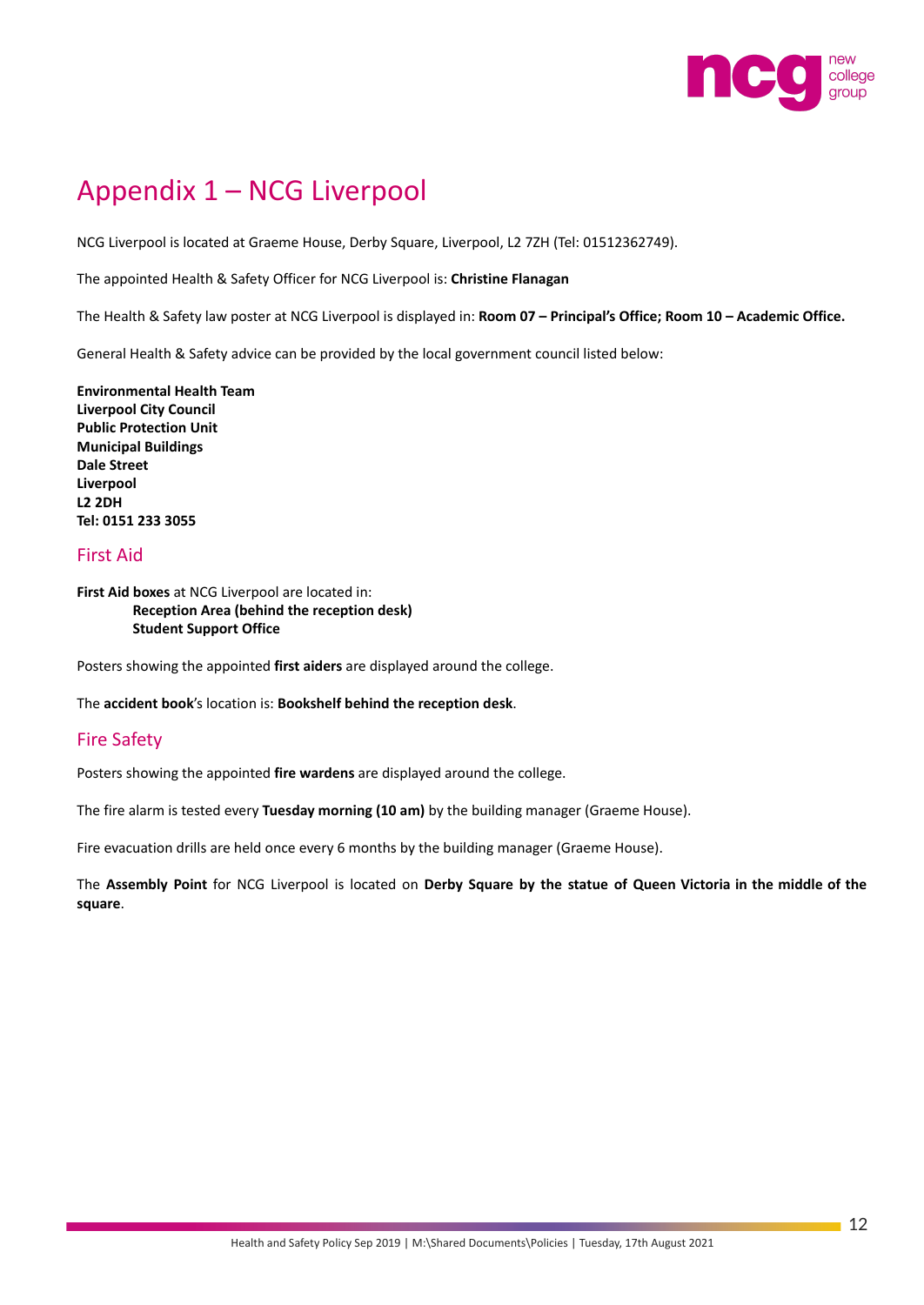

# Appendix 2 – NCG Manchester

NCG Manchester is located at 9 Portland Street, Aytoun Street Entrance, Manchester, M1 3BE (Tel: 01612334290)

The appointed Health & Safety Officer for NCG Manchester is: **Riccardo Lanza.**

The Health & Safety law poster at NCG Manchester is displayed in: **Kitchen**

General Health & Safety advice can be provided by the local government council listed below:

**Manchester City Council PO Box 463 Town Hall Manchester Tel: 0161 234 4868**

#### First Aid

**First Aid boxes** at NCG Manchester are located in: **Student Support Office Academic Office**

Posters showing the appointed **first aiders** are displayed around the college.

The **accident book** is held in: **Student Support Office**.

#### Fire Safety

Posters showing the appointed **fire wardens** are displayed around the college.

The **fire alarm** is tested every **Monday afternoon (3.00 pm)** by the building manager (9 Portland Street).

Fire evacuation drills are held once every 6 months by the building manager.

The **Assembly Point** for NCG Manchester is located on **Circus Street under the bridge.**